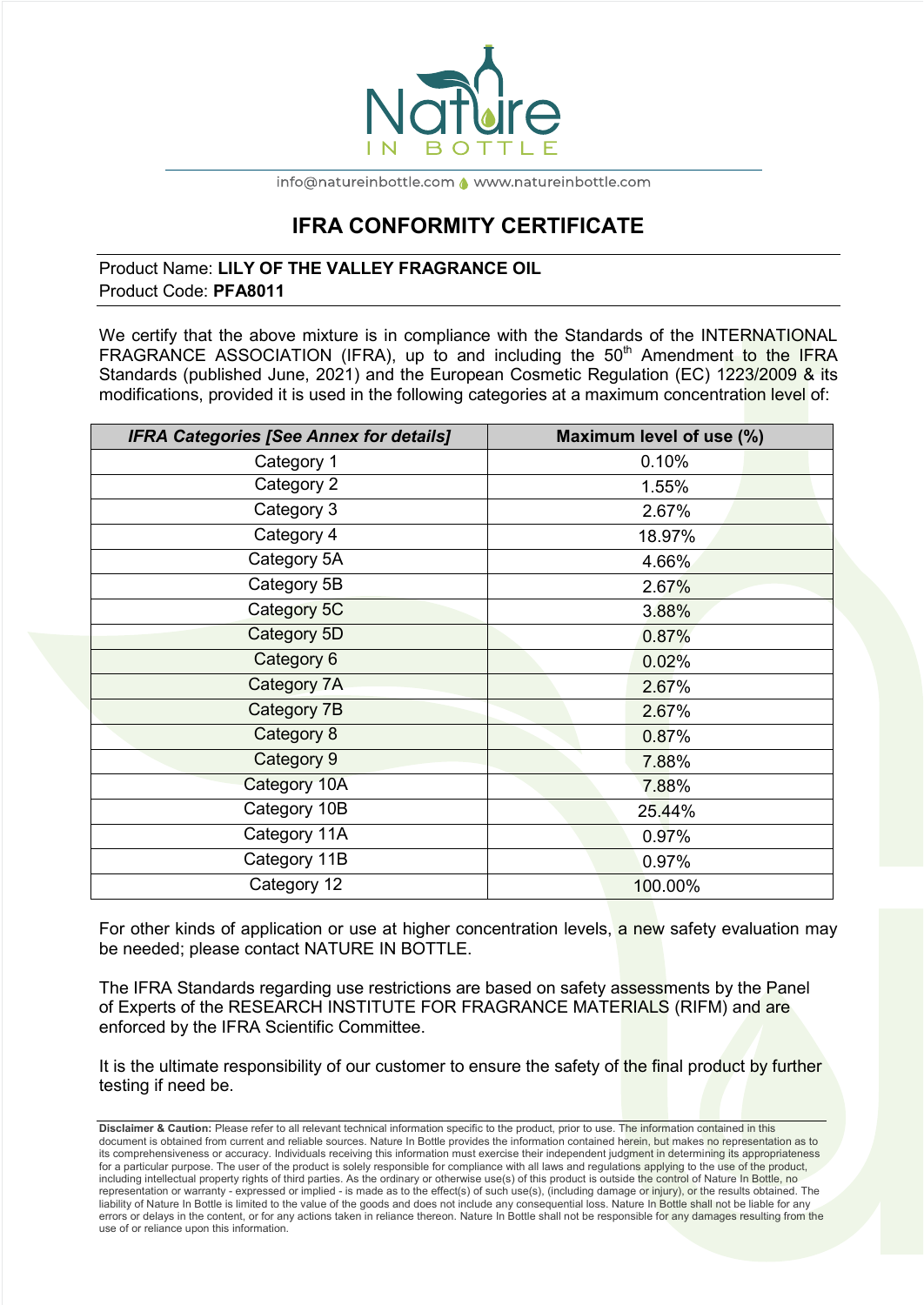

### info@natureinbottle.com <a>
www.natureinbottle.com</a>

ANNEX I: *Guidance for the use of IFRA Standards*

|                 | <b>Category</b> | <b>Product type</b>                                                                                                              |
|-----------------|-----------------|----------------------------------------------------------------------------------------------------------------------------------|
| $\mathbf{1}$    |                 | Products applied to the lips                                                                                                     |
| $\overline{2}$  |                 | Products applied to the axillae                                                                                                  |
| 3               |                 | Products applied to the face/body using fingertips                                                                               |
| 4               |                 | Products related to fine fragrance                                                                                               |
| 5               |                 | Products applied to the face and body using the hands (palms), primarily leave-<br>on:                                           |
|                 | 5A              | Body lotion products applied to the body using the hands (palms), primarily<br>leave-on                                          |
|                 | 5B              | Face moisturizer products applied to the face using the hands (palms), primarily<br>leave-on                                     |
|                 | 5C              | Hand cream products applied to the hands using the hands (palms), primarily<br>leave-on                                          |
|                 | 5D              | Baby Creams, baby Oils and baby talc                                                                                             |
| 6               |                 | Products with oral and lip exposure                                                                                              |
| $\overline{7}$  |                 | Products applied to the hair with some hand contact                                                                              |
|                 | 7A              | Rinse-off products applied to the hair with some hand contact                                                                    |
|                 | 7B              | Leave-on products applied to the hair with some hand contact                                                                     |
| 8               |                 | Products with significant anogenital exposure                                                                                    |
| 9               |                 | Products with body and hand exposure, primarily rinse off                                                                        |
| 10              |                 | Household care products with mostly hand contact                                                                                 |
|                 | 10A             | Household care excluding aerosol products (excluding aerosol/spray products)                                                     |
|                 | 10B             | Household aerosol/spray products                                                                                                 |
| 11              |                 | Products with intended skin contact but minimal transfer of fragrance to skin<br>from inert substrate                            |
|                 | <b>11A</b>      | Products with intended skin contact but minimal transfer of fragrance to skin<br>from inert substrate without UV exposure        |
|                 | 11B             | Products with intended skin contact but minimal transfer of fragrance to skin<br>from inert substrate with potential UV exposure |
| 12 <sup>2</sup> |                 | Products not intended for direct skin contact, minimal or insignificant transfer to<br>skin                                      |

**Disclaimer & Caution:** Please refer to all relevant technical information specific to the product, prior to use. The information contained in this document is obtained from current and reliable sources. Nature In Bottle provides the information contained herein, but makes no representation as to its comprehensiveness or accuracy. Individuals receiving this information must exercise their independent judgment in determining its appropriateness for a particular purpose. The user of the product is solely responsible for compliance with all laws and regulations applying to the use of the product, including intellectual property rights of third parties. As the ordinary or otherwise use(s) of this product is outside the control of Nature In Bottle, no representation or warranty - expressed or implied - is made as to the effect(s) of such use(s), (including damage or injury), or the results obtained. The liability of Nature In Bottle is limited to the value of the goods and does not include any consequential loss. Nature I<mark>n Bottle shall n</mark>ot be liable for any errors or delays in the content, or for any actions taken in reliance thereon. Nature In Bottle shall not be responsible for any damages resulting from the use of or reliance upon this information.